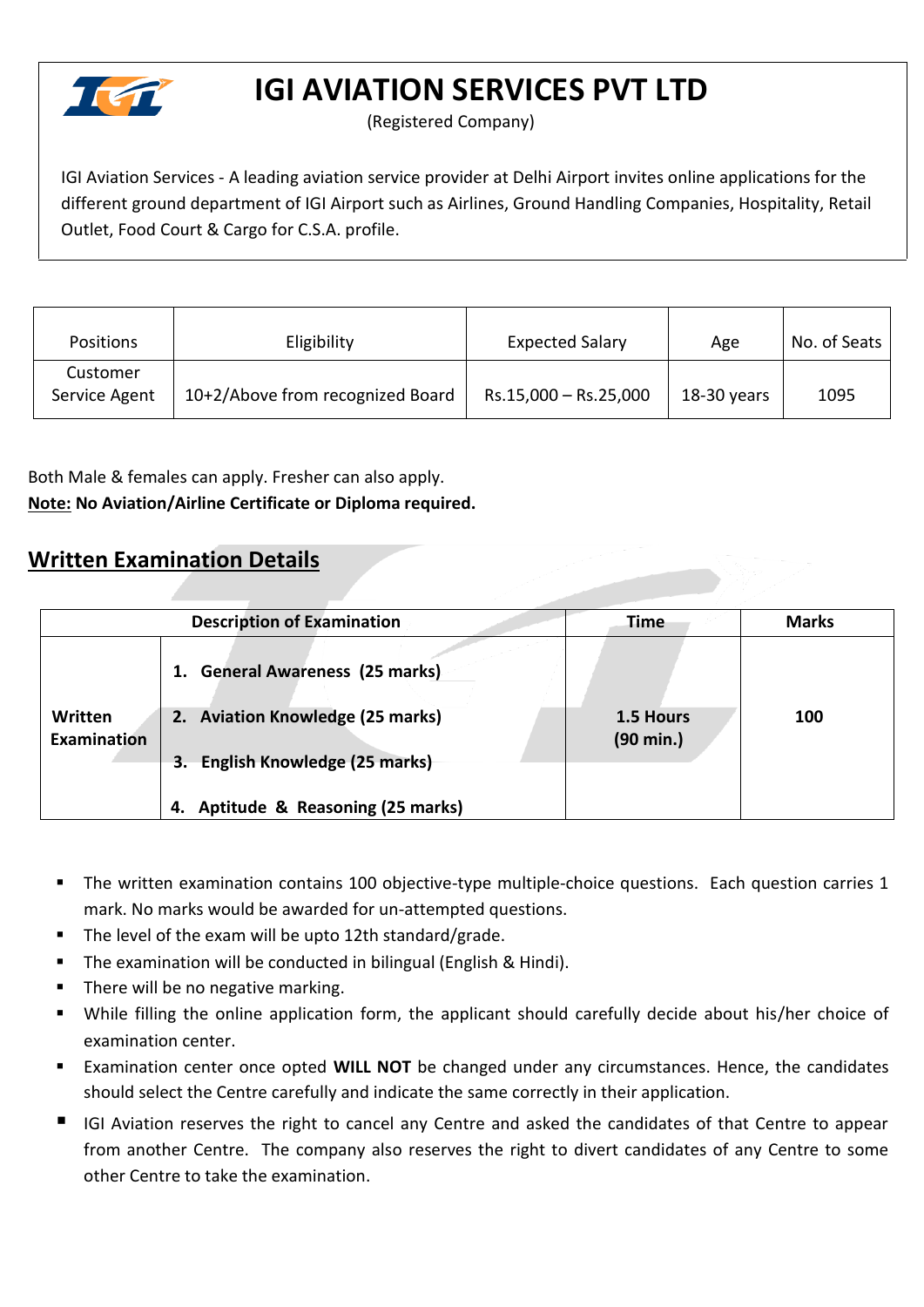# **Center Of Examination -**

| <b>S. NO.</b> | State / UTs                                              | <b>Examination Center</b>                                                                  |
|---------------|----------------------------------------------------------|--------------------------------------------------------------------------------------------|
| 1.            | <b>Bihar and Uttar Pradesh</b>                           | Agra, Gorakhpur, Kanpur, Lucknow,<br>Prayagraj, Varanasi, Patna,<br>Darbhanga, Muzaffarpur |
| 2.            | Jharkhand, Odisha, West Bengal                           | Ranchi, Bhubaneshwar,<br>Kolkata, Siliguri                                                 |
| 3.            | Karnataka and Kerala                                     | Bengaluru, Mysuru, Ernakulam,<br>Kannur, Thiruvananthapuram                                |
| 4.            | <b>Chhattisgarh and Madhya Pradesh</b>                   | Bhopal, Indore, Jabalpur, Bilaspur,<br>Raipur                                              |
| 5.            | Assam, Manipur                                           | Guwahati, Imphal, Dibrugarh                                                                |
| 6.            | Delhi, Rajasthan, Uttarakhand                            | Dehradun, New Delhi, Jaipur,<br>Jodhpur, Udaipur                                           |
| 7.            | Chandigarh, Himachal Pradesh,<br>Jammu & Kashmir, Punjab | Chandigarh, Shimla, Jammu, Srinagar,<br>Amritsar, Jalandhar                                |
| 8.            | Andhra Pradesh, Tamil Nadu,<br><b>Telangana</b>          | Vishakhapatnam, Chennai, Madurai,<br>Hyderabad                                             |
| 9.            | Maharashtra, Gujarat                                     | Nagpur, Mumbai, Pune, Ahmedabad,<br>Surat, Vadodara, Rajkot                                |

| <b>Important Events</b>                             | <b>Dates</b>              |
|-----------------------------------------------------|---------------------------|
| Commencement of on-line registration of Application | 5 <sup>th</sup> Jan 2022  |
| Closure of registration of Application              | $\sqrt{22^{nd}}$ May 2022 |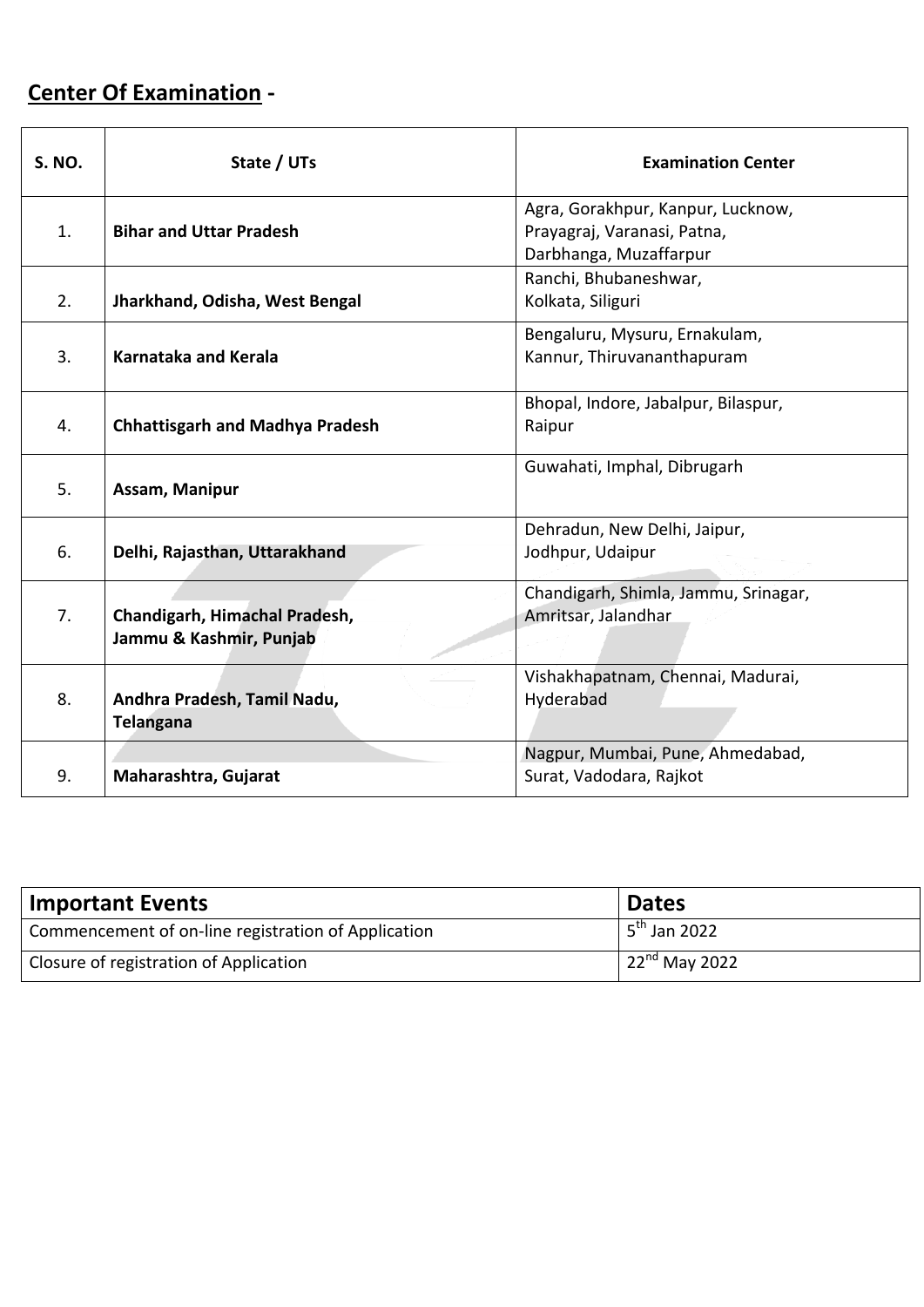### **How To Apply :-**

- 1. Applications should be submitted only through ONLINE registration by logging on to the official website www.igiaviationdelhi.com. Applications will NOT be accepted through any other mode.
- 2. Wrong information in any column may lead to the application getting rejected altogether.
- 3. Before submitting the online application, the candidates MUST preview the application to ensure that they have provided correct information, particularly the email-id, phone number & uploaded correct photograph. The online application should be submitted only after ensuring that the information and photographs are correct.
- 4. The application portal will be operational from 05.01.2022 to 22.05.2022 (till 23:59 hours). If registration is done, prior to 05.01.2022, and after 22.05.2022, will not be accepted.
- 5. Candidates are advised to register well in time since the application portal witnesses a huge number of applications during the closing date.
- 6. Before submission of the online application, candidates must check that they have filled correct details in each column of the form. After submission of the online application form, no change/ correction/ modification will be allowed under any circumstances.
- 7. Examination fees once paid shall not be refunded under any circumstances.

#### **Selection of Candidates :-**

- A candidate has to first appear for a written test.
- Candidates who qualify in the written test will appear for the personal round of interview in the company's registered office at Delhi. Date & timing for the interview will be mention in the call letter which will be uploaded in the website.
- Based on the combined performance of the written test and personal round of interview, a candidate would be shortlisted for final selection subject to successful completion of their character antecedent verification followed by medical test.

## **General Conditions to Candidates –**

|                | Before applying, candidates must go through the instructions given in the advertisement very carefully.                                                                                                                                                                                                           |
|----------------|-------------------------------------------------------------------------------------------------------------------------------------------------------------------------------------------------------------------------------------------------------------------------------------------------------------------|
| $\mathfrak{D}$ | Candidates are advised in their own interest to submit online applications much before the closing date and<br>not to wait till the last date to avoid the possibility of disconnection/ inability or failure to login to the<br>company website on account of heavy load on the website during the closing days. |
| $\mathbf{R}$   | Candidate must ensure before applying for the profile that he/she is eligible for the profile in terms<br>of age, educational qualification, etc as laid down in this advertisement.                                                                                                                              |
| 4              | Request for change/ correction in any particulars in the Application Form, once submitted, will not be<br>entertained under any circumstances.                                                                                                                                                                    |
| 5              | Candidates must fill their correct and active e-mail addresses and mobile numbers in the online application<br>as further correspondence would be made by the COMPANY through e-mail/ SMS only.                                                                                                                   |
| 6              | The above-mentioned profile is not suitable for any category of differently abled / PWD i.e. HH, OH, VH or<br>Autism. Hence, they NEED NOT to apply.                                                                                                                                                              |